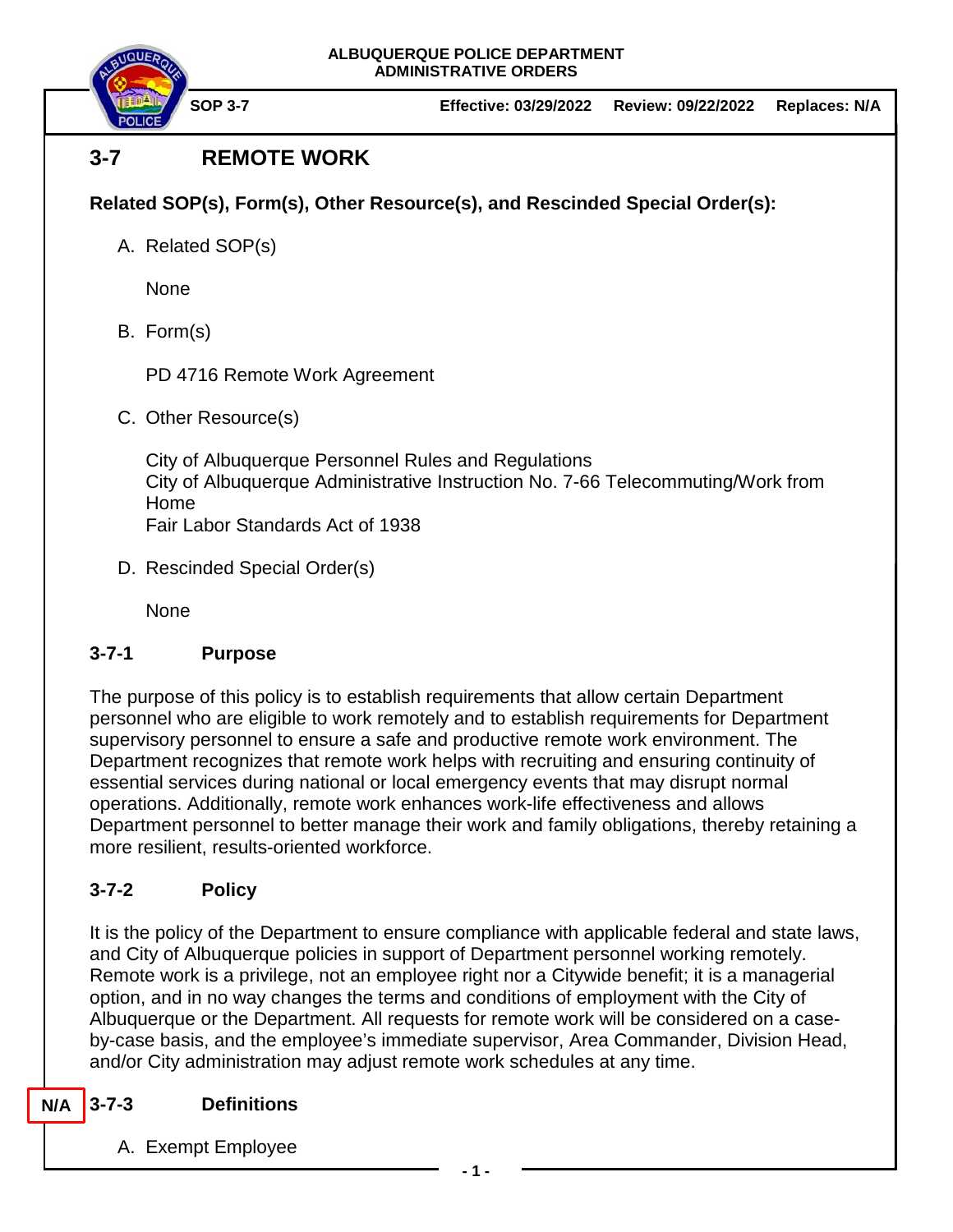

An employee whose compensation is based on a fixed annual salary.

- B. Immediate Supervisor
	- 1. A Department employee who:
		- a. Monitors and regulates the employee(s) in their daily performance of assigned tasks;
		- b. Functions as a timekeeper for the employee(s), such as approving leave requests; and
		- c. Completes performance reviews on the employee(s).
- C. Non-exempt Employee

An employee who is normally scheduled to work a minimum of forty (40) hours in a seven (7) consecutive-day period. A non-exempt employee is eligible for overtime or compensatory time for hours worked in excess of forty (40) hours.

D. Normal Business Hours

The Department's normal business hours are 8:00 a.m. to 5:00 p.m. Mountain Time (MT), unless alternative business hours are required.

E. Remote Work

An agreement that allows an eligible employee to work at an alternate work location other than a Department worksite.

#### **3-7-4 Remote Work Procedures**   $7 \mid 3 - 7 - 4$

- A. Request to Work Remotely
	- 1. Department personnel who wish to request remote work shall provide the request in writing to their immediate supervisor.
	- 2. Upon receiving a request from an employee to work remotely, the immediate supervisor shall determine whether the employee is eligible and evaluate whether the arrangement meets the operational needs of the Department and community members.
		- a. Any requests to change a current Remote Work Agreement shall be made by the employee through their immediate supervisor in a timely manner.
- B. Remote Work Agreement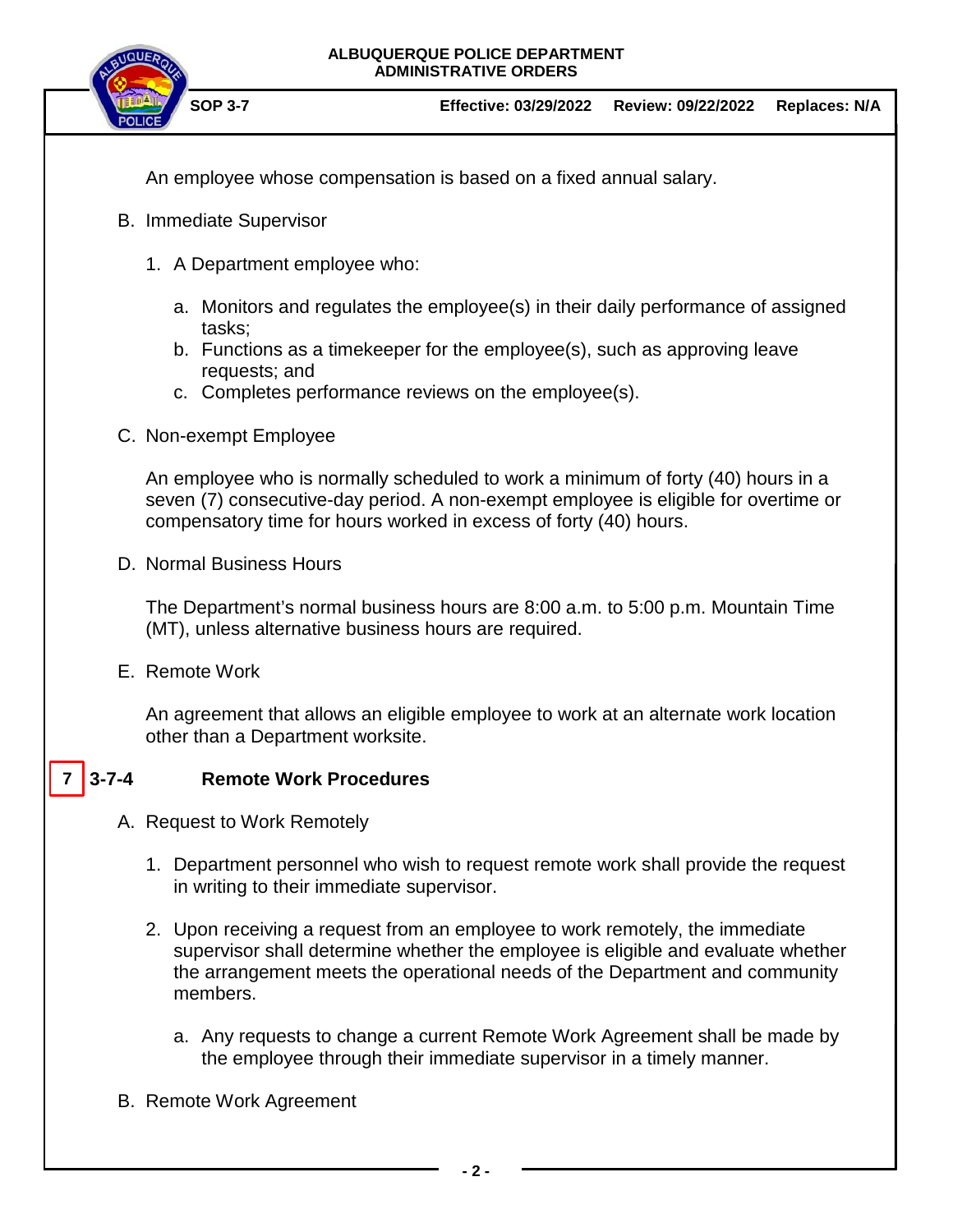

**6**

**SOP 3-7 Effective: 03/29/2022 Review: 09/22/2022 Replaces: N/A**

- 1. If the employee's immediate supervisor determines the employee is eligible to work remotely, they shall complete the Remote Work Agreement form and request all approving signatures.
- 2. The employee's immediate supervisor shall notify the employee about whether the request was approved or denied.
- 3. All Remote Work Agreements shall be reviewed by the immediate supervisor at least once per year. If changes or updates are needed, a new Remote Work Agreement shall be completed and routed for all approving signatures. If the changes are not approved, the employee shall continue to work remotely under the current, approved Remote Work Agreement that is in place.
- C. Termination of Remote Work Agreements
	- 1. An immediate supervisor or chain of command may revoke the Remote Work Agreement with or without notice for any reason.
		- a. If the Remote Work Agreement is revoked for any reason other than a violation of Department policy regarding remote work, discipline, or proposed discipline, reasonable notice of revocation shall be provided to Department personnel at least one (1) week prior to revocation when possible.
		- b. Revocations could occur if the employee is not:
			- i. Adhering to remote work procedures and guidelines;
			- ii. Returning calls, answering e-mails, or is unavailable during the scheduled workday;
			- iii. Cooperating with co-workers; or
			- iv. Maintaining established guidelines to ensure workload productivity.
- D. Union Contracts and Collective Bargaining Agreements

This policy does not supersede or affect any language or benefits provided under any applicable union contracts or collective bargaining agreements (CBA).

#### **3-7-5 Determination of Eligibility 7**

- A. Remote Work Considerations
	- 1. Remote work eligibility is based solely upon management discretion. However, the following shall be considered by an employee's immediate supervisor to determine whether an employee is eligible to work remotely. These factors include, but are not limited to:
		- a. The impact to community residents;
		- b. The impact to co-workers;
		- c. The current job description shall be compatible with a remote work situation;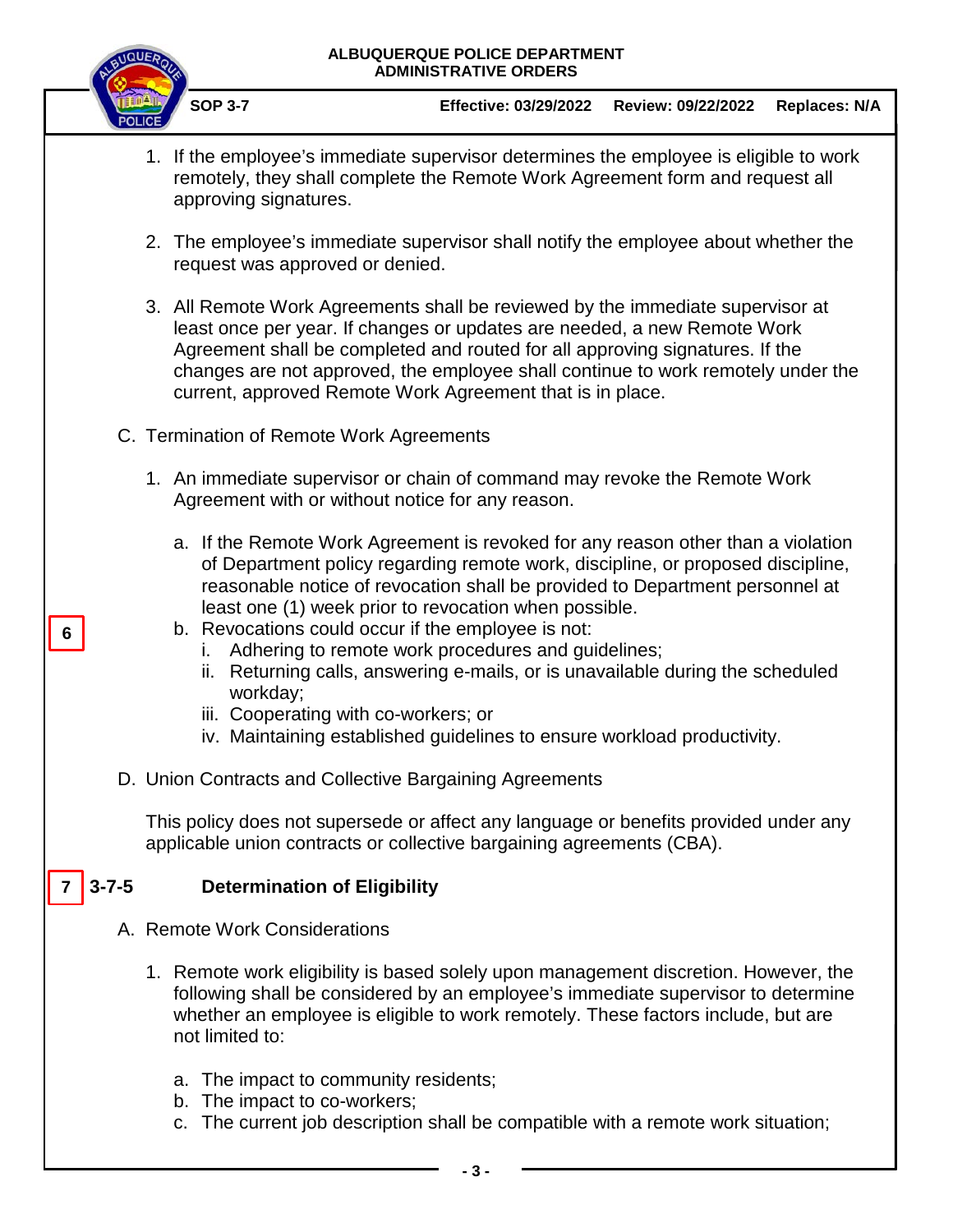

**SOP 3-7 Effective: 03/29/2022 Review: 09/22/2022 Replaces: N/A**

- d. The impact on the Department and its ability to provide quality customer service, internally and externally; and
- e. The type of job duties to be performed at the alternate work site.
- 2. Remote work may only occur in New Mexico. Remote work outside of New Mexico may only be approved by the employee's immediate supervisor and the Chief Administrative Officer (CAO) for occasional, short periods of time.
	- a. Such out of state exceptions may not be approved as the employee's permanent or prolonged remote worksite.
	- b. Unless otherwise approved by an employee's immediate supervisor the alternate work location is the employee's home.
- B. Type of Work Performed and Job Duties
	- 1. The type of work that an employee performs is also a factor in determining the appropriateness of approving remote work. In general, job duties that involve analytical work, research, advising, computer-oriented duties, or work that does not require public or constituent interaction may be the most appropriate types of work to be performed at an alternate work location.
	- 2. Job duties that are not suitable for performance at an alternate work location include duties that require:
		- a. In-person interaction;
		- b. Direct service to the public;
		- c. In-person supervision; or
		- d. Access to Department equipment or materials that cannot leave Department property.
	- 3. Regardless of the type of work performed, the employee shall be able to fully perform their job duties during scheduled work hours.
		- a. Department personnel shall not be approved to work remotely in response to an inability to get to work on time or to work consistently.
- C. Department Personnel Ineligible for Remote Work
	- 1. Department personnel shall be ineligible for remote work for any of the following circumstances, including, but not limited to:
		- a. Department personnel who are on probation;
		- b. Department personnel who have received discipline in the form of a suspension or a demotion in the prior twelve (12) month period;
		- c. Department personnel on a leave corrective action plan or who have received discipline regarding absenteeism or for leave abuse;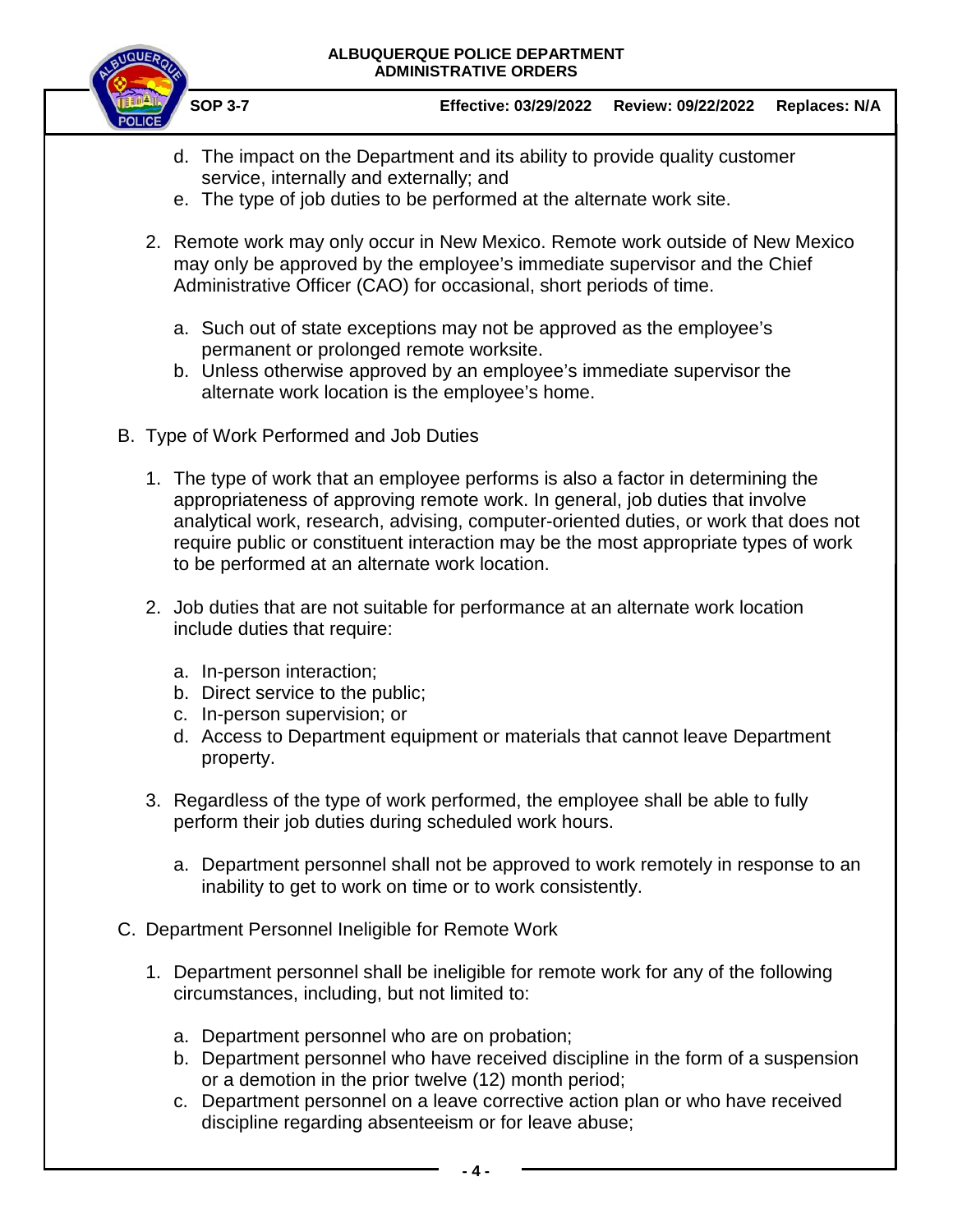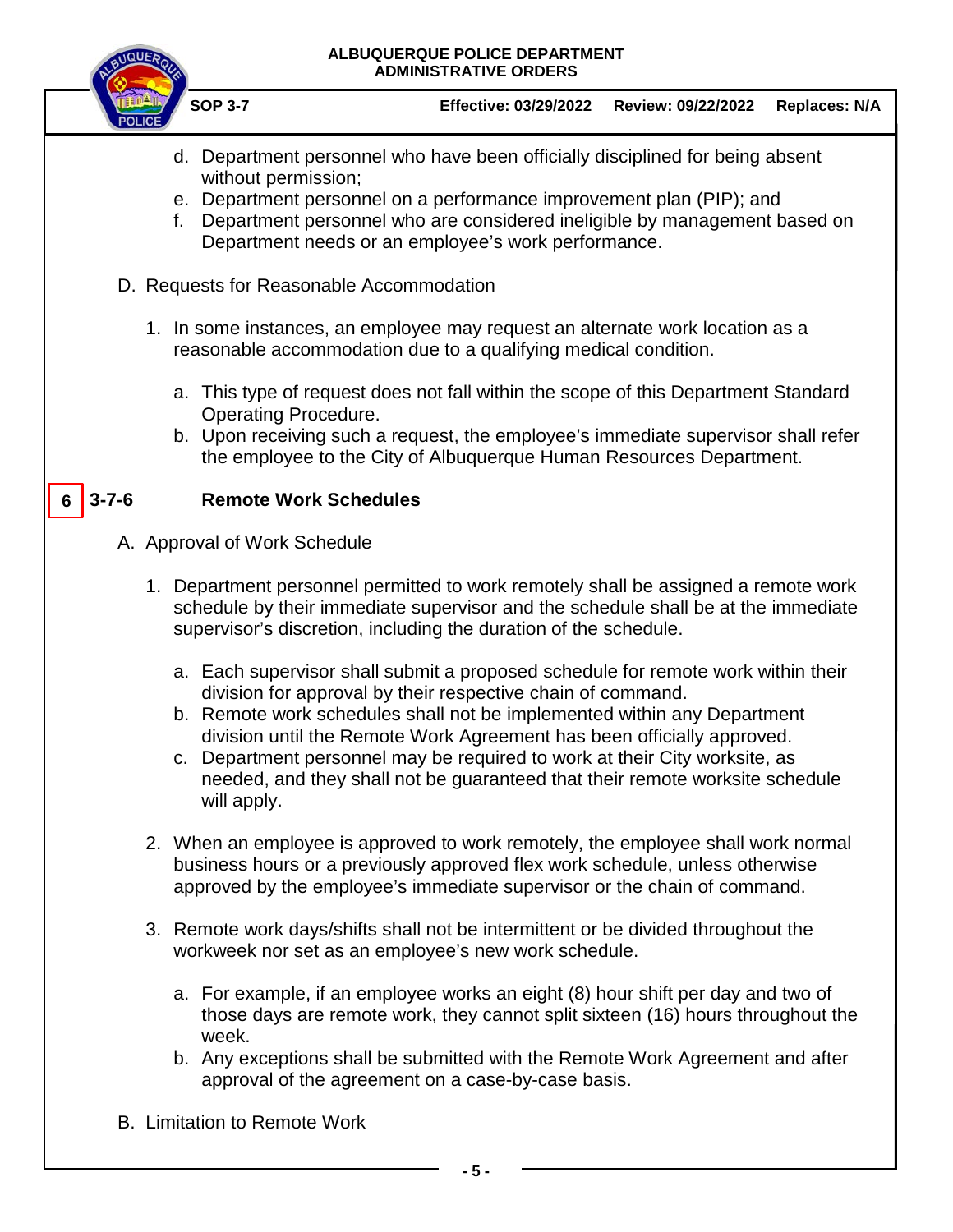

**SOP 3-7 Effective: 03/29/2022 Review: 09/22/2022 Replaces: N/A**

- 1. Examples in which an employee shall be required to work at a Department worksite, even if previously scheduled to work from home include, but are not limited to:
	- a. Unless otherwise arranged in advance with their staff, when the Mayor, Chief Administrative Officer, Chief of Police, Superintendent of Police Reform, chain of command, or immediate supervisor requests or schedules a meeting with an employee that cannot be accommodated via web conferencing software or teleconference;
	- b. When a Department immediate supervisor or chain of command determines that in-person attendance of an employee is needed in order to accomplish or complete important projects or assignments; or
	- c. When an employee is called in to work on-site for urgent or important matters on a day they were scheduled to work remotely.
- 2. Department personnel are prohibited from asking to reschedule, delay, or postpone meetings based upon a remote work schedule.
	- a. When an employee is required to work on-site during a regularly scheduled remote workday, it is at their immediate supervisor's discretion to allow an employee to work remotely on an alternate day in the same workweek.
	- b. Travel time into an employee's normal worksite shall not be considered part of the remote worksite schedule.
- 3. If an employee is working remotely and must travel to a Department site or facility that is not their normal worksite, they shall arrange for transportation to and from the site or facility.
	- a. Use of an employee's personal vehicle for Department business requires prior approval by the Area Commander or Division Head during any remote work schedule. If use of an employee's personal vehicle is granted, mileage reimbursement shall not be available for travel between an employee's remote worksite and their normal, Department worksite.
		- i. Mileage reimbursement for other Department business travel, if any, shall be based on the employee's remote worksite.
	- b. Compliance with all relevant rules, policies, and administrative instructions is mandatory during any remote work schedule.
- C. Proper Recording of Hours Worked
	- 1. Department personnel working remotely are required and expected to accurately record all hours worked using the Department's timekeeping systems as required.
		- a. Department personnel who have an approved Remote Work Agreement who are not exempt from the overtime requirements of the Fair Labor Standards Act shall be required to record all hours worked in a manner designated by the Department.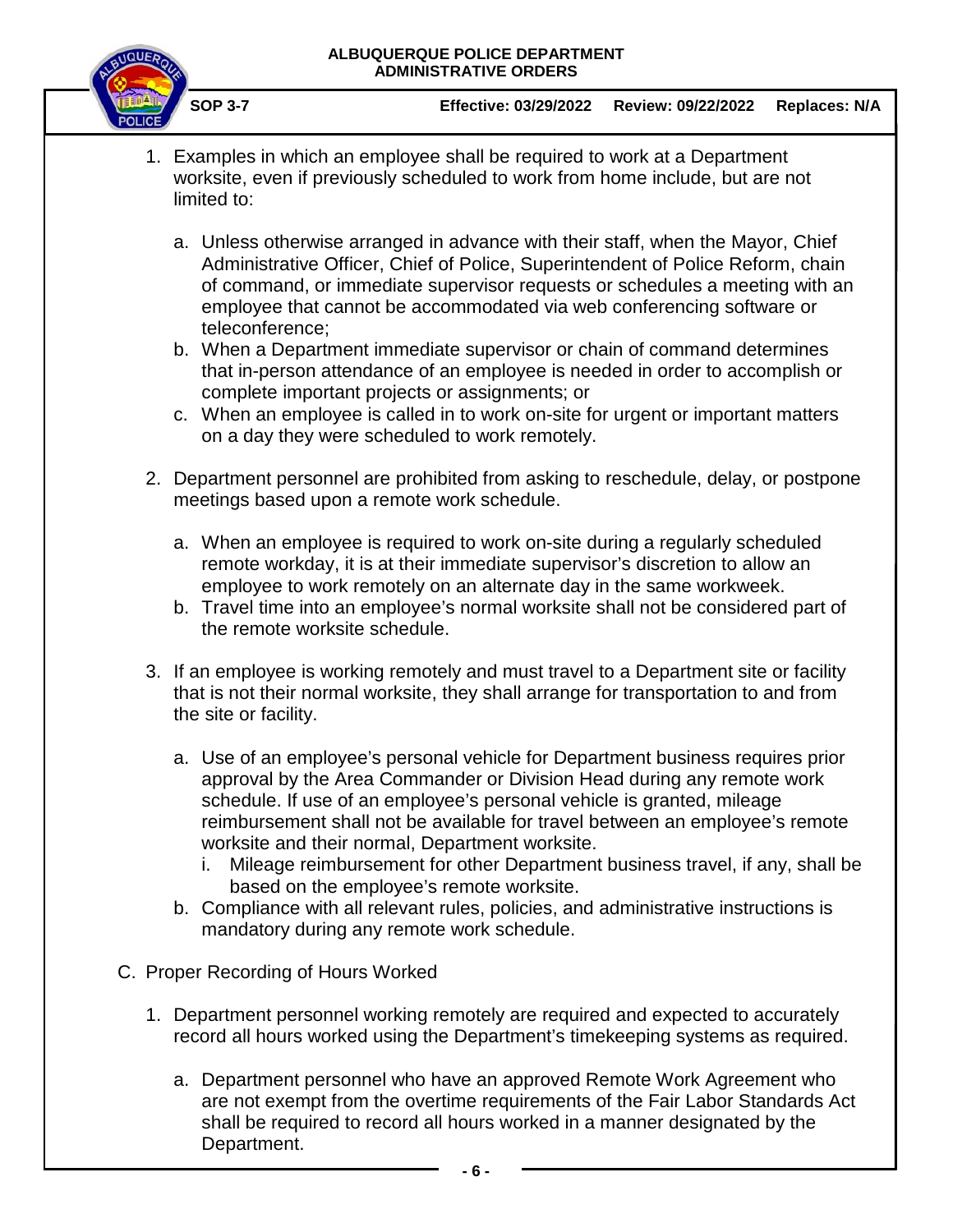

**6**

**SOP 3-7 Effective: 03/29/2022 Review: 09/22/2022 Replaces: N/A**

b. Hours worked in excess of those specified per day and per workweek, in accordance with federal and state requirements, shall require the advance approval of the Area Commander or Division Head.

#### **3-7-7 Location, Equipment, and Work Products**   $7 \mid 3 - 7 - 7$

- A. Location of Remote Worksite
	- 1. In general, Department personnel may work from their homes within New Mexico. The employee's remote worksite shall be conducive to performing their duties, and shall have phone access and internet access capable of performing all work tasks and attending necessary online work meetings. Department personnel's worksite shall:
		- a. Be equipped with a minimum bandwidth of 50MBs/50MBs and recommended 100MBs/100MBs;
		- b. Be a single, designated place. Unless properly approved, the remote worksite is the employee's home;
		- c. Be a safe, secure, and ergonomic work environment; and
		- d. Have the necessary equipment to participate in video calls with video capability enabled for meetings. It is unacceptable for Department personnel to participate in meetings without video capability.
	- 2. Department personnel shall provide a secured place for confidential work files and information within their home.
- B. Equipment and Service Expense Reimbursement
	- 1. Department personnel shall obtain their immediate supervisor's approval to take any Department-issued office supplies and/or equipment to a remote worksite. All Department office supplies and/or equipment shall be itemized in the Remote Work Agreement.
		- a. Department personnel working from home shall be responsible for the safety and security of all Department-issued equipment necessary to complete their job functions remotely.
		- b. Department personnel shall immediately notify their immediate supervisor of any damage, loss, or theft of Department-issued equipment.
	- 2. Department personnel who have requested to work remotely shall be responsible for providing, maintaining, and repairing employee-owned equipment in addition to paying for utility costs, including electronic service expenses used at the remote worksite at personal expense.
		- a. All Department-issued equipment and materials, and Department records shall be returned to the Department in the event the employee separates from employment.